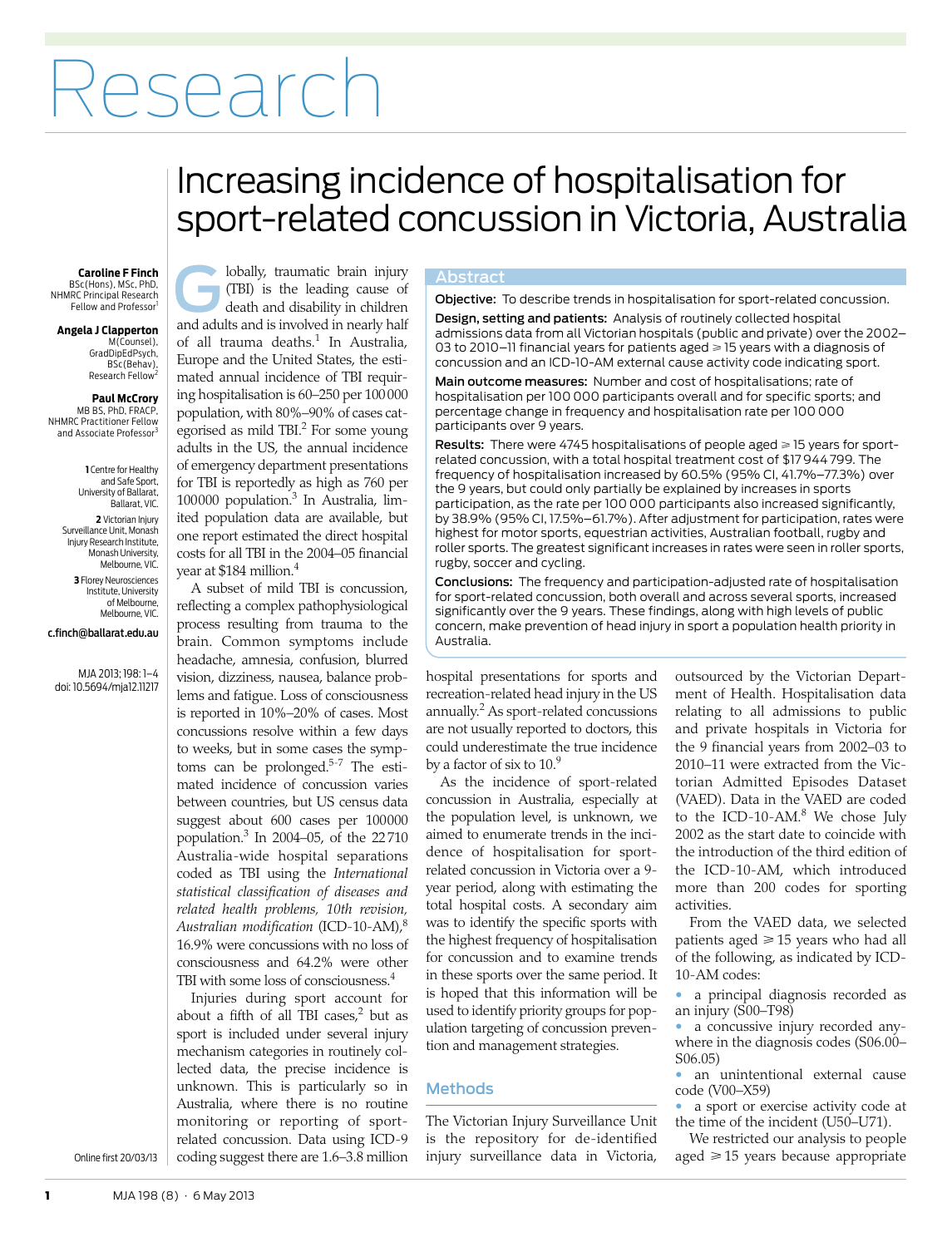published sports participation data were only available for this group. To minimise multiple counting of patients, transfers within and between hospitals and identifiable readmissions to the same hospital within 30 days were excluded.

Ethics approval for the study was obtained from the Human Research Ethics Committee at the Victorian Department of Health.

#### Hospitalisation costs

Each hospitalisation is assigned an Australian Refined Diagnosis Related Group (AR-DRG), which provides a clinically meaningful way of relating the types of hospital patients to the resources required by the hospital to treat them. The National Hospital Cost Data Collection produces average public hospital costs for each AR-DRG, by state. We assigned the Victorian average costs to each hospitalisation for concussion according to its AR-DRG.

#### Concussion rates and participationadjusted trends

We obtained sports participation numbers from the annual Exercise, Recreation and Sport Survey (ERASS) for each year from 2002 to 20[10](#page-3-9).<sup>10</sup> The ERASS is a joint initiative of the Australian Sports Commission and state and territory departments of sport and recreation. It collects information on the frequency, duration, nature and type of activities that people aged ≥ 15 years participated in for exercise, recreation or sport during the previous 12 months. We calculated the annual number and rate of hospitalisations for sport-related concussion both overall and for individual sports, using the participation data as the denominator.

Trends in the annual rate of hospitalisation for sport-related concussion per  $100000$  participants aged  $\geq 15$ years were computed using a loglinear regression model of the rate data, assuming a negative binomial distribution of cases. Statistics relating to the trend curves (ie, the slope and intercept) and their associated *P* values were calculated using the regression model in SAS version 9.1 (SAS Institute). A trend was considered statistically significant if the *P* of the regression slope was < 0.05.



### Results

Of the 28 718 hospitalisations for concussion in people aged  $\geq 15$  years in Victoria over the 9-year period, 4745 (16.5%) were for sport-related concussion. The estimated total hospital cost of hospitalisations for sportrelated concussion over the 9 years was \$17 944 799 (\$1 993 867 per year), with a median cost per admission of \$1583 (range, \$631 to \$190 190). Although the average hospital costs used to calculate these figures are specific to the public sector, only 94 hospitalisations (2%) were in private hospitals.

The annual number of hospitalisations for sport-related concussion increased significantly by 60.5% (95% CI, 41.7%–77.3%; *P*< 0.001), from 443 in 2002–03 to 621 in 2010–11 (Box 1), corresponding to an average annual increase of 5.4% (95% CI, 4.0%–6.6%; *P*< 0.001). Over the same period, the rate of hospitalisation for concussion injury per 100 000 participants also increased significantly, by 38.9% (95% CI, 17.5%–61.7%; *P*< 0.001) (Box 1), an average annual increase of 3.7% (95% CI, 1.8%–5.5%; *P*< 0.001). Thus, just over a third of the increase in hospitalisation can be explained by increases in reported sports participation.

The most common activities leading to hospitalisation (defined as accounting for > 50 hospitalisations over the 9-year period) were: team ball sports (particularly the football

codes), modes of active transportation, and snow-based adventure sports (Box 2). Together, the football codes accounted for 36.0% (1709/ 4745) of all hospitalisations. The activities with the highest mean participation-adjusted rates of hospitalisation for concussion over the 9-year period were motor sports (181.8 per 100 000 participants), equestrian activities (130.3/100 000) and Australian football (80.3/100 000) (Box 2).

Cricket was the only activity with a decrease in the rate of hospitalisation for sport-related concussion, but it was not statistically significant. The rate of hospitalisation for concussion injury increased in all other major sports and recreational activity groups, although the increases were only significant for roller sports, rugby, cycling and soccer.

#### **Discussion**

Our findings show that the number of patients with ICD-10-AM-coded sport-related concussion admitted to hospital in Victoria increased by 61% over the period 2002–03 to 2010–11. Much of this increase was independent of changes in sports participation, because the participation-adjusted hospitalisation rate also increased significantly by 39% over this period.

Head injuries sustained during participation in sport place a significant burden on the health care systems needed to assess and treat them; the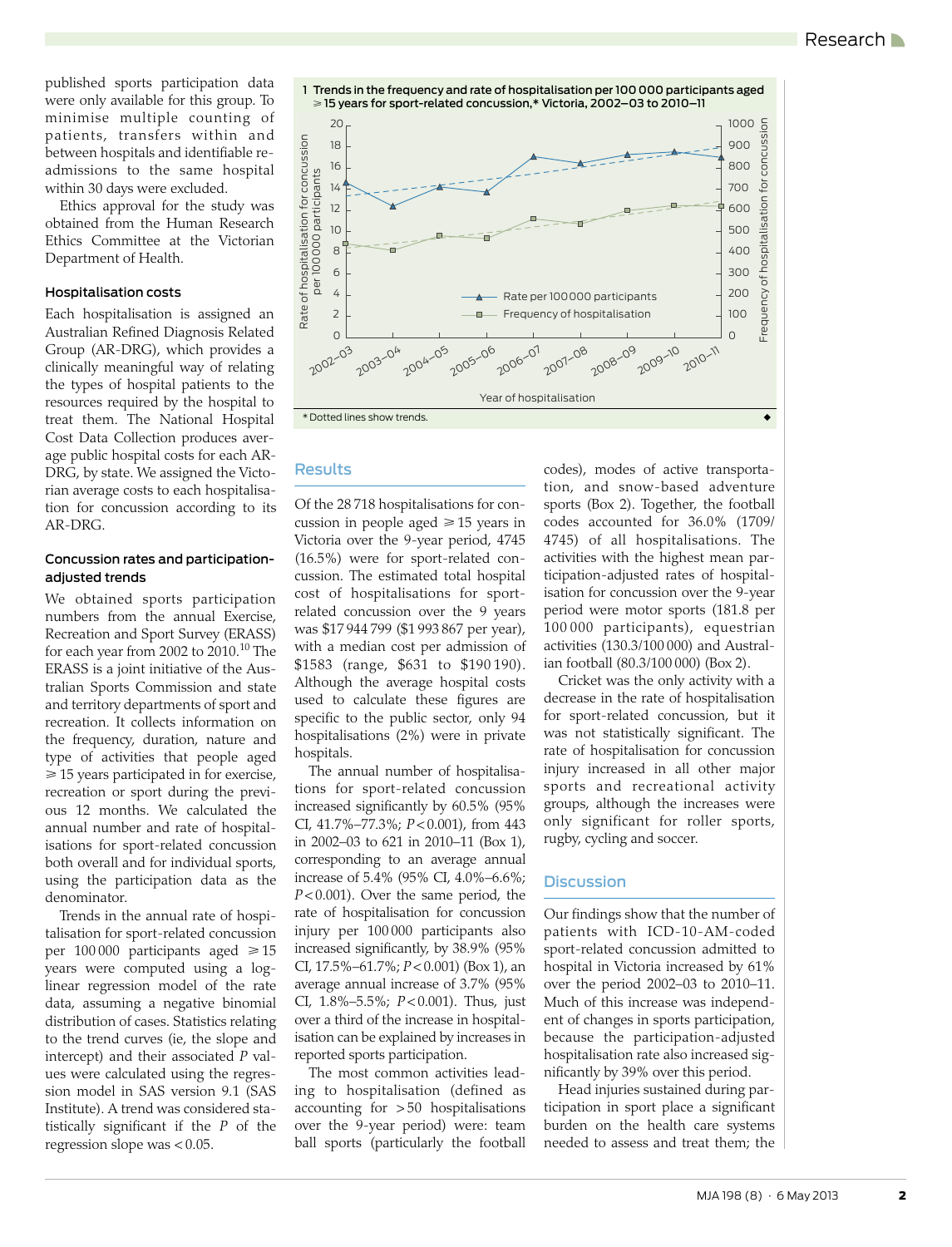2 Frequency, mean rate per 100 000 participants, and trend of hospitalisation of people aged  $\geqslant$  15 years for sport-related concussion, Victoria, 2002–03 to 2010–11

| Sports activity*                  | Freauency | 9-year period <sup>#</sup> | Mean rate <sup>†</sup> over Estimated annual %<br>change in rate | Estimated % change in<br>rate over 9-vear period | P for trend |
|-----------------------------------|-----------|----------------------------|------------------------------------------------------------------|--------------------------------------------------|-------------|
| Australian football <sup>\$</sup> | 1442      | 80.3                       | 0.9%                                                             | 8.2%                                             | 0.74        |
| Cycling                           | 766       | 17.6                       | 5.5%                                                             | 62.0%                                            | 0.004       |
| Motor sports                      | 674       | 181.8                      | 0.5%                                                             | 4.6%                                             | 0.86        |
| Equestrian activities             | 504       | 130.3                      | 1.0%                                                             | $9.0\%$                                          | 0.79        |
| Soccer                            | 198       | 9.7                        | 6.5%                                                             | 76.6%                                            | 0.007       |
| Ice and snow sports               | 184       | 31.2                       | 1.9%                                                             | 18.9%                                            | 0.70        |
| Basketball                        | 115       | 6.9                        | 2.6%                                                             | 26.3%                                            | 0.70        |
| Roller sports <sup>4</sup>        | 105       | 44.8                       | 20.2%                                                            | 424.8%                                           | < 0.001     |
| Rugby (all codes)**               | 69        | 49.9                       | 10.1%                                                            | 95.8%                                            | < 0.001     |
| Netball                           | 55        | 3.6                        | $8.0\%$                                                          | 100.5%                                           | 0.31        |
| Cricket                           | 51        | 3.0                        | $-4.2%$                                                          | $-31.8%$                                         | 0.53        |
| All others                        | 582       | 3.8                        | 6.7%                                                             | 80.0%                                            | 0.003       |
| Total                             | 4745      | 15.6                       | 3.7%                                                             | 38.9%                                            | < 0.001     |

\* The specific sports activities listed are those with > 50 hospitalisations for concussion in total over the 9-year period. † Per 100 000 participants aged ≥ 15 years.‡For the trend analyses, yearly rates were computed using published participation<br>denominator data for each year.∮All "football unspecified" cases (*n = 2*54) were included in the "Aus for all players, and there may be some misclassification. If Roller sports includes inline skating, rollerskating, skateboarding and non-motor scooter riding. \*\* Data for all rugby codes combined cover only 7 years (2004–05 to 2010–11 financial years) as no<br>published participation data were available for the first 2 years (there were an additional 13 ho  $\overline{c}$  concussion that occurred during 2002–03 and 2003–04).

> sport delivery systems responsible for providing safe sporting opportunities; and the individuals who sustain them. The short- and long-term consequences of concussion mean that potentially years of productive life are lost, and there are substantial economic costs for individuals, families and society.

> In the US, substantial economic and societal effects of TBI have been reported, with an estimated 1.7 million people sustaining a TBI annually, associated with 1.4 million emergency room visits and 275 000 hospitalisations. $^{11}$  In the sporting context, the number of concussions reported to the National Collegiate Athletic Association increased significantly by 7% annually from the 1988–89 to 2003–04 US academic years.<sup>[12](#page-3-10)</sup> These data reflect a wide range of collegiate sports participation, and the increasing trends could reflect increasing concussion awareness, changes in player risk, or changes in data collection methodology.[13](#page-3-11),[14](#page-3-12) Increasing injury incidence seems not to be confined to Victoria and may reflect a longer-term increasing incidence of injury globally.

> The reasons for the increasing trends of hospitalisation for concussion in our study are unknown. They could reflect, at least partially, changing health delivery system factors

such as improved detection of concussion and its diagnosis in the hospital setting. Some of the increase could be related to greater awareness of concussion leading to more people presenting to hospitals for treatment. However, as the data here relate only to patients who were hospitalised, this presentation bias is expected to be minimal over time. It is not known if patients with concussion treated in emergency departments (but not admitted), by general practitioners or by sports medicine practitioners follow the same trends.

Sports delivery factors could also contribute to the increasing trends. For example, increased competitiveness may lead to faster game speeds and higher-intensity activity, and hence increased forces of collision that lead to concussive impacts. As athletes get bigger, stronger and faster, and there are attempts to increase game speeds for spectator enjoyment, it is logical that the forces associated with collisions would also increase in magnitude. There is currently no effective headgear that prevents concussions, so more collisions with more force would be expected to increase the number of concussions. Other ways to prevent concussion are rule changes and game modifications, better education of coaches and players, and adherence to return-to-play

guidelines after a previous head injury.

Although the football codes are often thought to be the source of most sport-related concussion,<sup>[15](#page-3-13)</sup> case-series reports of ICD-10-AMcoded hospitalisations for injury have found that concussion is also highly associated with equestrian activities, soccer, cricket, netball and martial arts.[4](#page-3-3)[,16](#page-3-14) Nonetheless, based on a comparison of results from epidemiological studies of team sports with variable definitions of concussion, Australia's high-participation football codes may be associated with a concussion risk 10–15 times higher than that for American football.<sup>17[-19](#page-3-16)</sup> This difference likely reflects differences in injury mechanisms, speeds at which the games are played, and the personal protective equipment used. In our study, football accounted for just over a third of all concussion cases. Over the 9-year period, the participation-adjusted rates of hospitalisation increased significantly by 77% in soccer and by 96% in rugby, but nonsignificantly by 8% in Australian football, perhaps reflecting greater attention to concussion prevention in the latter than in other football codes. These increases support priority attention being given to preventing concussion across all football codes.

Our data also show that sportrelated concussion is not just a problem for football. In fact, the highest participation-adjusted rates of hospitalisation were for motor sports and equestrian activities, where higherimpact speeds and greater fall distances are more likely to lead to concussion. The greatest increase over the 9-year period was in roller sports; the reasons for this are unclear. These findings confirm the US experience of concussion occurring in many sports, $14,20$  $14,20$  $14,20$  and emphasises that a focus on football codes alone would not prevent most concussions.

Our study has some limitations. It assumes that the diagnosis of concussion has been made correctly and that all cases have been identified by the ICD-10-AM coding. At least one study has shown misdiagnosis of head injury in emergency departments, $21$  and if this also occurs for hospital admissions, then the rates in our study would under-enumerate the